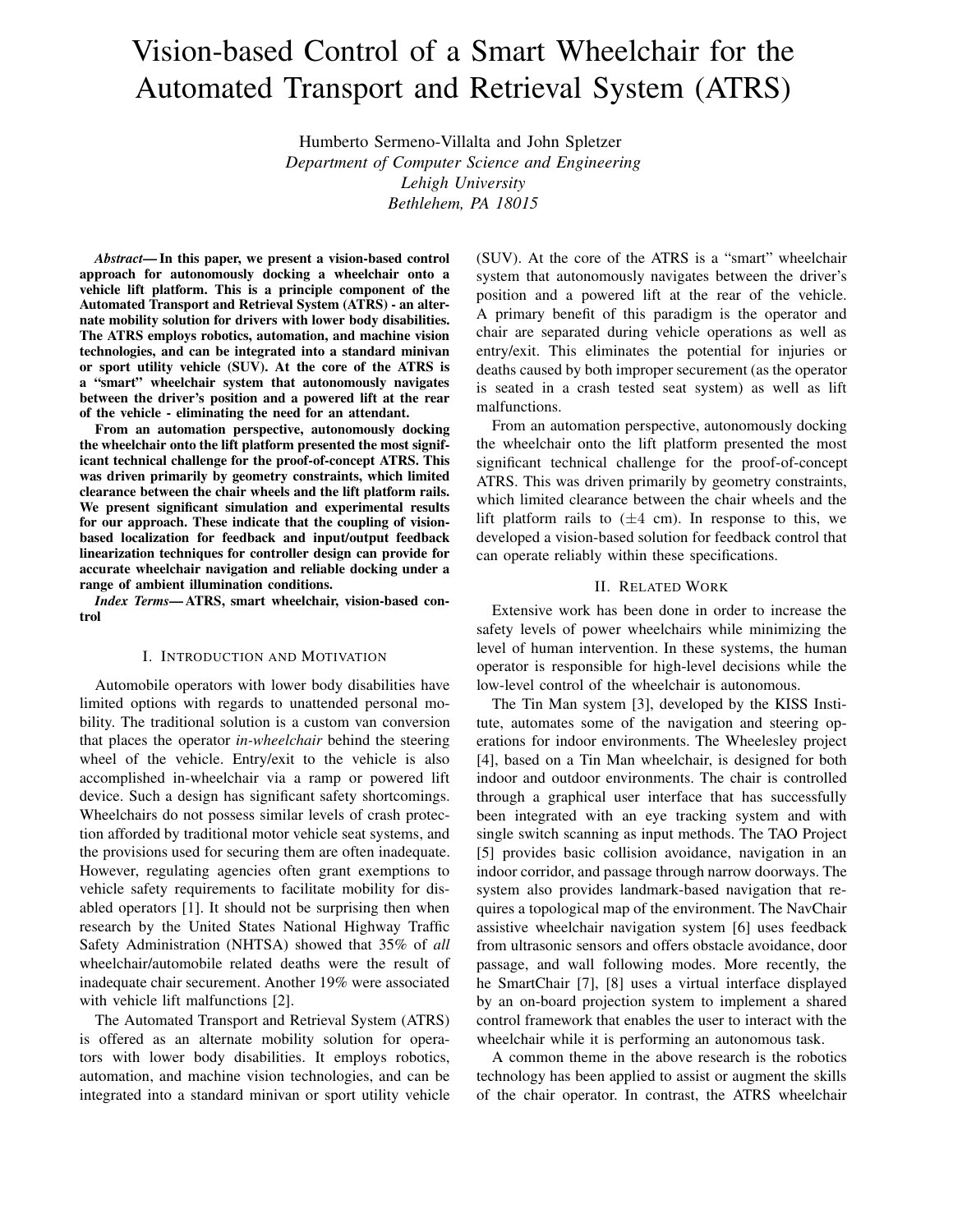

Fig. 1. Prototype ATRS system. (Left) The smart chair docked on the lift platform. (Center) Overhead layout of system components. (Right) The Dragonfly*TM* camera system used during development.

is in fact capable of autonomous vehicle navigation in outdoor environments. This can be realized because the operator is never seated in the chair during autonomous operations, and the chair always operates in the vicinity of the operator's vehicle. The former constraint mitigates operator safety issues, while the latter provides significant, invariant landmarks/features in an otherwise unstructured environment. What also makes the ATRS wheelchair attractive is that it can become commercially viable - providing a safer alternative to van conversions at roughly half the cost.

# III. SYSTEM OVERVIEW

The ATRS can be decomposed into five primary components: a smart wheelchair system, a vision system, a powered lift, a traversing power seat, and a user interface (UI) computer. From a robotics perspective, the smart wheelchair and vision system are the heart of the ATRS. These two subsystems allow the operator to be separated from the chair, and eliminate the need for an attendant. Figure 1 shows the prototype ATRS system and components.

To provide a better perspective on ATRS operation, we now summarize the operational procedures for a driver exiting his/her vehicle. The chair is initially located on a lift platform stowed in the cargo area of the vehicle. Once the lift platform is deployed by the operator, the role of the wheelchair is to shuttle from the lift platform to a position adjacent to the driver's seat to facilitate operator transfer. When the operator returns to the vehicle and transfers from the wheelchair to the driver's seat, the chair must be capable of navigating autonomously to the rear of the vehicle and reliably docking (locking in place) onto the lift platform. With the chair docked, the operator actuates the lift to return the platform and chair to the vehicle cargo area. When not operating autonomously, the ATRS wheelchair is placed in "manual mode," and operates no differently than any other powered wheelchair.

# IV. TECHNICAL APPROACH

The objective of this research was very specific: *Develop a means for reliable, autonomous docking (and undocking) of the ATRS wheelchair onto (and off of) the vehicle's lift platform.*

Any proposed solution was also required to live within system level constraints: alterations to the exterior of the vehicle were prohibited, and (perhaps most significant from a computer vision perspective) sensor systems mounted within the van had to live within the UI's available CPU budget (1.1 GHz Pentium M).

The navigation task was decomposed into two phases. The first relied upon the LMS-200 and odometry to navigate the ATRS wheelchair from the driver's seat position to a designated handoff site at the rear of the vehicle. For the second phase, we integrated a camera into the vehicle's liftgate (Figure 1 (right)). Computer vision techniques were then used to provide state feedback to the chair over a dedicated RF link. Our motivation for employing a computer vision system was localization accuracy. Preliminary experiments with the LMS-200 indicated that position errors on the order of several centimeters were unacceptable for the docking task. We were able to achieve significantly better localization performance using a camera. However, the vision-based approach introduced its own challenges. The combination of the large footprint of potential wheelchair positions with the limited camera mounting height (1.83 meters) dictated a wide field-of view lens (for coverage) and high resolution CCD (for localization accuracy). These in turn introduced significant lens distortion and real-time processing challenges. Finally, the vision system would have to operate outdoors under a wide range of illumination levels. Addressing these challenges - and the subsequent control problem - is the focus of this paper.

#### V. VISION-BASED TRACKING

To facilitate wheelchair detection and tracking, binary fiducials were affixed to each of the armrests. Furthermore, the following assumptions were made to simplify the tracking task include:

- 1) Wheelchair motion was constrained to the ground plane which is locally flat.
- 2) The position of the lift platform with respect to the van was fixed.
- 3) The position and orientation of the camera with respect to the lift platform was fixed.

With these assumptions, we reduced the problem of tracking the wheelchair to a two-dimensional pattern matching task. This was accomplished by composing geometric and distortion warps to a *virtual camera* frame directly overhead the expected fiducial positions. We now outline the details of the approach.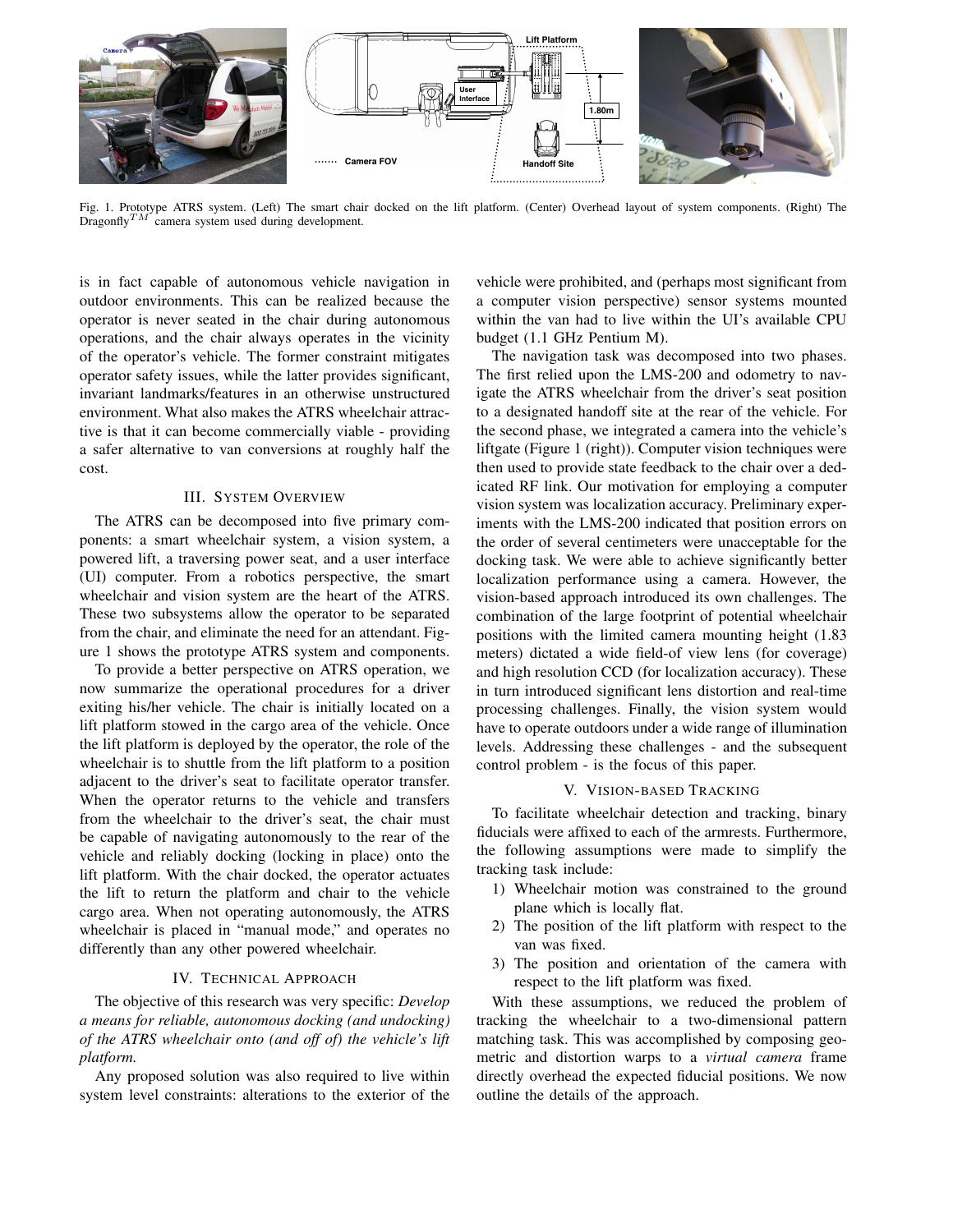## *A. Virtual Camera Image Warps*

Our immediate problem was to infer the location of chair fiducials in the camera image. This is non-trivial due to significant perspective distortion from the rotation/translation of the camera frame. It is further aggravated by large radial and tangential distortion components from the wide field-of-view lens. However, recall from our assumptions that chair motion (and as a consequence fiducial position) is constrained to a single  $X-Y$  plane. So, if we could place an orthographic camera overhead with its optical axis orthogonal to this plane, perspective distortion would be eliminated. A subsequent calibration for camera intrinsics would then eliminate lens distortions. This would preserve fiducial scale in the image, and reduce the problem to a plane search. Unfortunately, the camera pose is of course fixed - dictated by field-of-view requirements. As a result, we instead employ a virtual camera to serve this same purpose. This relies upon traditional image warping techniques, and is widely used in applications such as computer graphics and image morphing [9].



Fig. 2. Image coordinates from a virtual camera  $C_1$  are mapped back to the actual camera  $C_0$ . Corrections for both perspective and lens distortions can then be composed into a single warp from image  $I_0$  to  $I_1$ .

Let us assume that the position of a fiducial is estimated to be at position  $P_f = [\dot{X}_f, Y_f, Z_f]^T$  in our world frame.<br>The virtual camera is then moved to position  $C_t$ The virtual camera is then moved to position  $C_1 = [X \cdot Y \cdot \overline{Z}]^T$  where  $\overline{Z}$  corresponds to a reference being  $[X_f, Y_f, \overline{Z}]^T$  where  $\overline{Z}$  corresponds to a reference height<br>from which the fiducial template was generated. We assume from which the fiducial template was generated. We assume that our virtual camera is an ideal perspective camera with zero distortion and image center coincident with the optical axis. Other intrinsic parameters (*e.g.* focal length) are chosen the same as the actual camera. Referring to Figure 2, let  $p_1 = [x_1, y_1]^T \in \mathcal{I}_1$  denote the coordinates for a pixel in the virtual camera image  $\mathcal{I}_2$ . Our objective for a pixel in the virtual camera image  $\mathcal{I}_1$ . Our objective is to map  $p_1$  to a point  $p_0$  in the original camera image. To do this, we first project  $p_1$  to a world point P through our camera model

$$
P = \begin{bmatrix} \frac{-(x_1 - cx_1)(Z_f - \overline{Z})}{f_x} + X_f \\ \frac{(y_1 - cy_1)(Z_f - \overline{Z})}{f_y} + Y_f \\ Z_f \end{bmatrix}
$$
 (1)

where  $(cx_1, cy_1)$  denote the image center coordinates of  $\mathcal{I}_1$ , and  $f_x, f_y$  corresponds to the equivalent focal length in pixels. Note that the Z-coordinate in the world will always be set to  $Z_f$ . This is dictated by the ground plane constraint for the wheelchair. While this assumption will incorrectly map points that are not at the same height of the fiducials, it *will* map image points corresponding to the fiducials correctly.

Next we project  $P$  to camera coordinates in the true camera frame. Assuming that the camera has been well calibrated (for both intrinsic and extrinsic parameters), we obtain

$$
P_C = \mathbf{R}_0^{-1} (P - C_0)
$$
 (2)

where the rotation matrix  $R_0$  denotes the orientation and  $C_0 = [X_0, Y_0, Z_0]$  the position of the camera in the world frame. Prior to projecting P*<sup>C</sup>* onto the image plane, we must also account for the significant image distortion admitted by the wide FOV lens. We first obtain the normalized image projection

$$
p_n = [x_n, y_n]^T = [-X_C/Z_C, Y_C/Z_C]^T
$$
 (3)

from which we obtain the distorted projection as

$$
p_d = (1 + k_1 r^2 + k_2 r^4) p_n + dP \tag{4}
$$

where  $r = \sqrt{x_n^2 + y_n^2}$ ,  $k_1, k_2$  are radial distortion coefficients and cients, and

$$
dP = \left[ \begin{array}{c} 2k_3x_ny_n + k_4(r^2 + 2x_n^2) \\ k_3(r^2 + 2y_n^2) + 2k_4x_ny_n \end{array} \right] \tag{5}
$$

is the tangential distortion component, with  $k_3, k_4$  the tangential distortion coefficients obtained from the intrinsic calibration phase. This distortion model is consistent with that outlined in [10], [11]. Finally, we can obtain the corresponding pixel coordinates in the true camera frame as

$$
p_0 = \left[ \begin{array}{c} f_x x_d + c x_0 \\ f_y y_d + c y_0 \end{array} \right] \tag{6}
$$

As  $p_0$  will not lie on exact pixel boundaries, we employed bilinear interpolation to determine the corresponding intensity value for  $p_1$  in the virtual image. The above process is then repeated for each pixel  $p \in \mathcal{I}_1$ .

# *B. Fiducial Segmentation*

*1) Image Processing:* To localize the wheelchair in the virtual camera image, we utilize normalized intensity distribution (NID) as a similarity metric [12]. An advantage of this formulation is that it explicitly models both changes in scene brightness and contrast from the reference template image. Additionally, in a comparison to alternate approaches in model based tracking, it was less sensitive to small motion errors [13].

Given a virtual image  $\mathcal{I}$ , an  $m \times n$  template  $T$  of the fiducial, and a block region  $B \in \mathcal{I}$  of equivalent size corresponding to a hypothetical fiducial position, the similarity of  $T$  and  $B$  can be defined as

$$
\epsilon(T, \mathcal{I}, B) = \sum_{u=1}^{m} \sum_{v=1}^{n} \left[ \frac{T(u, v) - \mu_T}{\sigma_T} - \frac{B(u, v) - \mu_B}{\sigma_B} \right]^2 \tag{7}
$$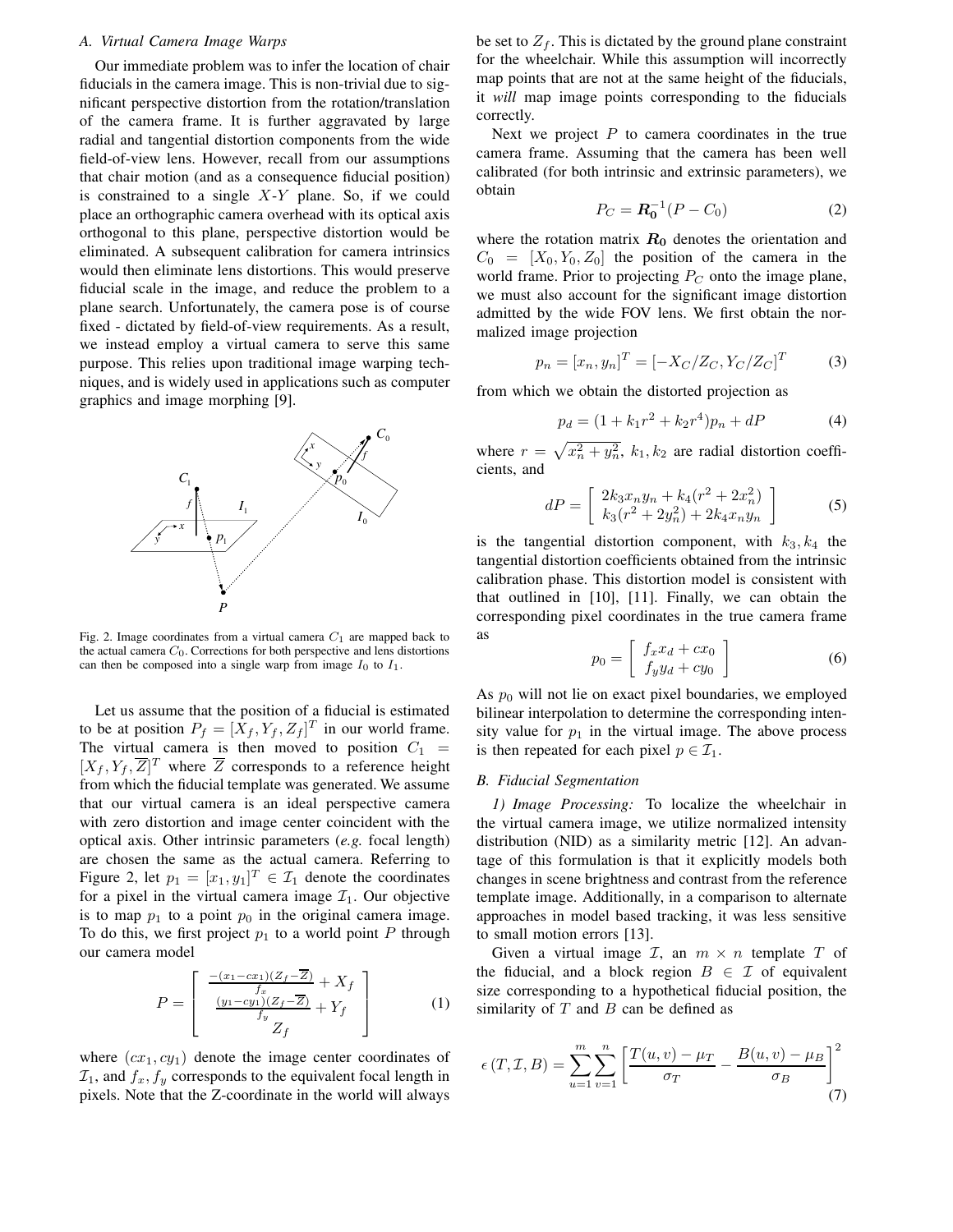

Fig. 3. Tessellation of the search window around the predefined handoff site. A black cross marks the 32x32 area with the highest NID value for each sub-window.

where  $T(u, v)$  denotes the grayscale value at location  $(u, v)$ ,  $\mu$  is the mean grayscale value, and  $\sigma$  the standard deviation. The image region

$$
B^* = \arg\min(\epsilon) \ \ \forall \ B \in \mathcal{I} \tag{8}
$$

would then correspond to the fiducial position in the given image. One downside to correlation-based pattern recognition approaches is they are computationally expensive. To implement this in real-time, we first expand equation 7 and further simplify it for comparisons using a single template by eliminating the invariant factors. The resulting equation,

$$
\epsilon_T(\mathcal{I}, B) = \frac{1}{\sigma_B} \left[ K \cdot \mu_B - \sum_{u=1}^m \sum_{v=1}^n T(u, v) \cdot B(u, v) \right] \tag{9}
$$

where  $K = m \cdot n \cdot \mu_T$ , requires 1 division,  $m \cdot n$ additions, and  $m \cdot n + 1$  multiplications. We use fixedpoint approximation with four bits for the fractional part to compute  $\sigma$  for all  $B \in I$ , traversing I from top to bottom, left to right. All calculations take advantage of the singleinstruction, multiple-data (SIMD) instruction set available on the Pentium<sup> $T\dot{M}$ </sup> M family of processors.

## *C. Localization*

To compensate for the uncertainty in the initial position estimation, a search window W around a predetermined handoff position is tessellated into a set  $S$  of overlapping subregions, as shown in figure 3. The number and dimensions of each subregion is determined by the search region size and the wheelchair dimensions. The diagonal distance in world coordinates of  $S_i \in \mathcal{S}$  is always less than the distance between the wheelchair arms, ensuring that at most one fiducial is completely visible in each subregion. The overlapping region dimensions are chosen such that  ${B|B \in W} = \bigcup_{i=1}^{|S|} {B|B \in S_i}.$ <br>To identify the two wheelchair

To identify the two wheelchair markers, NID is calculated for every member of S using an  $m \times n$  template T. The set  $\beta$  is formed from the best candidate blocks

 $B_i^* \in S_i \,\forall\ S_i \in \mathcal{S}$ . The pair of blocks  $P_{ij} = (B_i^*, B_j^*)$  is considered a valid wheelchair candidate if considered a valid wheelchair candidate if:

- The distance between  $B_i^*$  and  $B_j^*$  in world coordinates is within a predefined tolerance from the distance between the wheelchair fiducials.
- Their distance in pixel coordinates is greater than  $\max(m, n)$ .

Among the set  $P$  of valid candidates, the pair of regions

$$
P^* = \arg \max(\epsilon(T, S_i, B_i^*) + \epsilon(T, S_j, B_j^*)) \ \forall \ P_{ij} \in \mathcal{P}
$$
\n(10)

would then correspond to the fiducial positions in the given window. If no such pair exists, the size of the search window is expanded by the size of one tessellation subregion and the process is repeated. If the system fails to localize the wheelchair after two iterations of the above process, user intervention is required either to pinpoint its position on the camera image or to move it close to the handoff position and within the camera's field of view using a remote control interface.

Subsequent localization steps look for the fiducials in a  $144 \times 144$  pixel area centered around their last known positions. Even under our constrained CPU budget, localization could be accomplished at camera frame rate (15 Hz). This allowed for a maximum linear velocity of approximately 2.5 m/s. In practice, wheelchair velocity was limited to  $v(t)$  < 0.5 m/s.

## *D. Vision-based Feedback Control*

With the vision system in place to provide state feedback to the wheelchair over a dedicated RF link, the task of our controller is to guide the chair onto the lift platform where it will lock into the docking station, thereby securing it from further movement. The wheelchair coordinate frame is centered on its drive axle. When the chair is ideally docked, its  $X_R$ - $Y_R$  axes are coincident with the  $X$ - $Y$  axes for the world frame.

While the motion problem might be classified as pointto-point, there is one caveat. The velocity  $v(t)$  of the chair at its objective pose  $[x, y, \theta]^T = [0, 0, 0]^T$  must be signifi-<br>cantly greater than zero. This is a function of the docking cantly greater than zero. This is a function of the docking procedure, which requires that a plough mounted to the chair bottom strike the dock with sufficient momentum to actuate the locking mechanism. As a result, we choose instead to treat it as a particular case of path following and apply I/O feedback linearization techniques to design a PD controller to drive the chair along the x-axis [14]. The kinematics in terms of the path variables become

$$
\begin{aligned}\n\dot{x} &= v(t) \cos \theta \\
\dot{y} &= v(t) \sin \theta \\
\dot{\theta} &= \omega\n\end{aligned} \tag{11}
$$

If we assume that  $v(t)$  is piecewise constant, we obtain

$$
\ddot{y} = \omega v(t) \cos \theta \equiv u \tag{12}
$$

and with error as  $e = y - y_d = y$  we obtain

$$
u = -k_v \dot{y} - k_p y \tag{13}
$$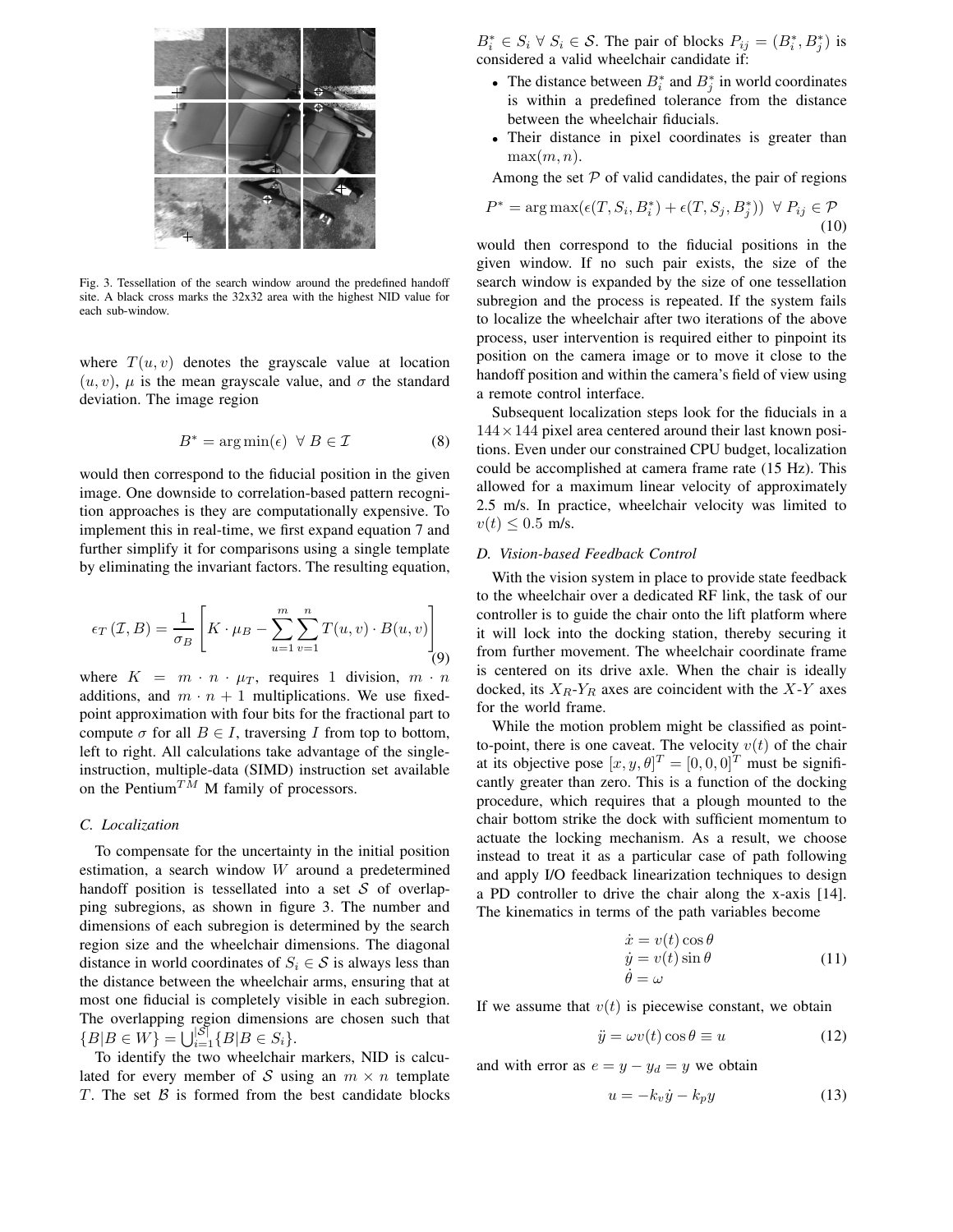which with Equations 11 and 12 yields

$$
\omega = -k_v \tan \theta - \frac{k_p y}{v \cos \theta} \tag{14}
$$

where  $\omega$  is the angular velocity command applied by the robot and  $k_v, k_p$  are positive controller gains. Thus, the controller design only requires observations of the chair state which are readily available from chair localization.

# VI. EXPERIMENTAL RESULTS

#### *A. Simulations*

*1) Localization:* Objective evaluation of localization performance for the vision system is a non-trivial task. Nevertheless, we can estimate an upperbound on performance by evaluating effectiveness of the camera calibration. To do this, point correspondences to a set of known world points on a calibration grid were marked by hand on a test image. Reprojections of the same world points onto the image plane were also calculated from the calibration parameters. By assuming the respective points are coplanar, we can also estimate the potential accuracy of fiducial tracking. These results are summarized in Figure 4.

Reprojection errors averaged 1.0 pixels over the sample set. At the fiducial height, this corresponds to only several millimeters in position error. Again, these estimates are overly optimistic as they do not account for errors in fiducial segmentation, changes in camera calibration, *etc*. Still, they were repeatable even after (albeit limited) vehicle driving.



Fig. 4. Evaluation of calibration performance. Results indicate a potential tracking accuracy of several millimeters in position is possible

*2) Control:* Prior to operations on the chair itself, extensive simulations were conducted. In evaluating the PD version of the controller, we investigated its performance under critically damped behavior, *i.e.*,  $k_v = 2\sqrt{k_p}$ . For  $k_p$  values ranging from 0.1 to 2.0 (and corresponding values for  $k_v$ ), 25,000 simulated docking trials were run for each gain set. The initial position of the chair was constrained to a 1 meter square about the target handoff position - the specification for the system. Orientations were drawn at random from a zero mean Gaussian with  $\sigma = 0.1$  radians. Linear velocities were constant (0.3 m/s) and angular velocities were constrained to a maximum of 0.25 rad/s. Closed loop control was done at 15Hz. These values were identical to the actual system, and were dictated by safety considerations. To further enhance simulation fidelity, unmodelled zero-mean Gaussian noise



Fig. 5. Sample simulation results for a sub-optimal gain set. The failed initial poses (red stars) resulted from large orientation errors at a position near the lift platform.



Fig. 6. Simulation results for critically damped behavior. Proportional gains in the range of 0.9 to 1.5 exhibited near perfect reliability under uncertainty.

was introduced into both the localization estimate as well as the control input to the vehicle.

Figure 5 shows the controller performance for the gain set  $k_p = 0.5$ ,  $k_f = 1.41$ . In these simulations, a given trial was considered successful if the wheelchair position error  $e \leq 4$ cm and chair orientation  $|\theta| \leq 15^{\circ}$  at x=0. These values were based upon empirical observations of which final configurations would still permit proper docking. In this example, over 99% of trials were successful. Figure 6 shows controller performance across a range of gain sets. This indicates excellent performance for  $0.9 \leq k_p \leq 1.5$ . On the actual system, gains of  $(k_p, k_v) = (1.0, 2.0)$  yielded excellent performance.

## *B. Experiments*

Extensive experimentation was conducted with the ATRS system to support a public demonstration to industry representatives. This included 25 complete docking/undocking trials the day prior, as well as a day of demonstrations. Each of these trials was successful, with the vision-based controller demonstrating exceptional reliability and robustness to introduced errors. A representative docking trial is